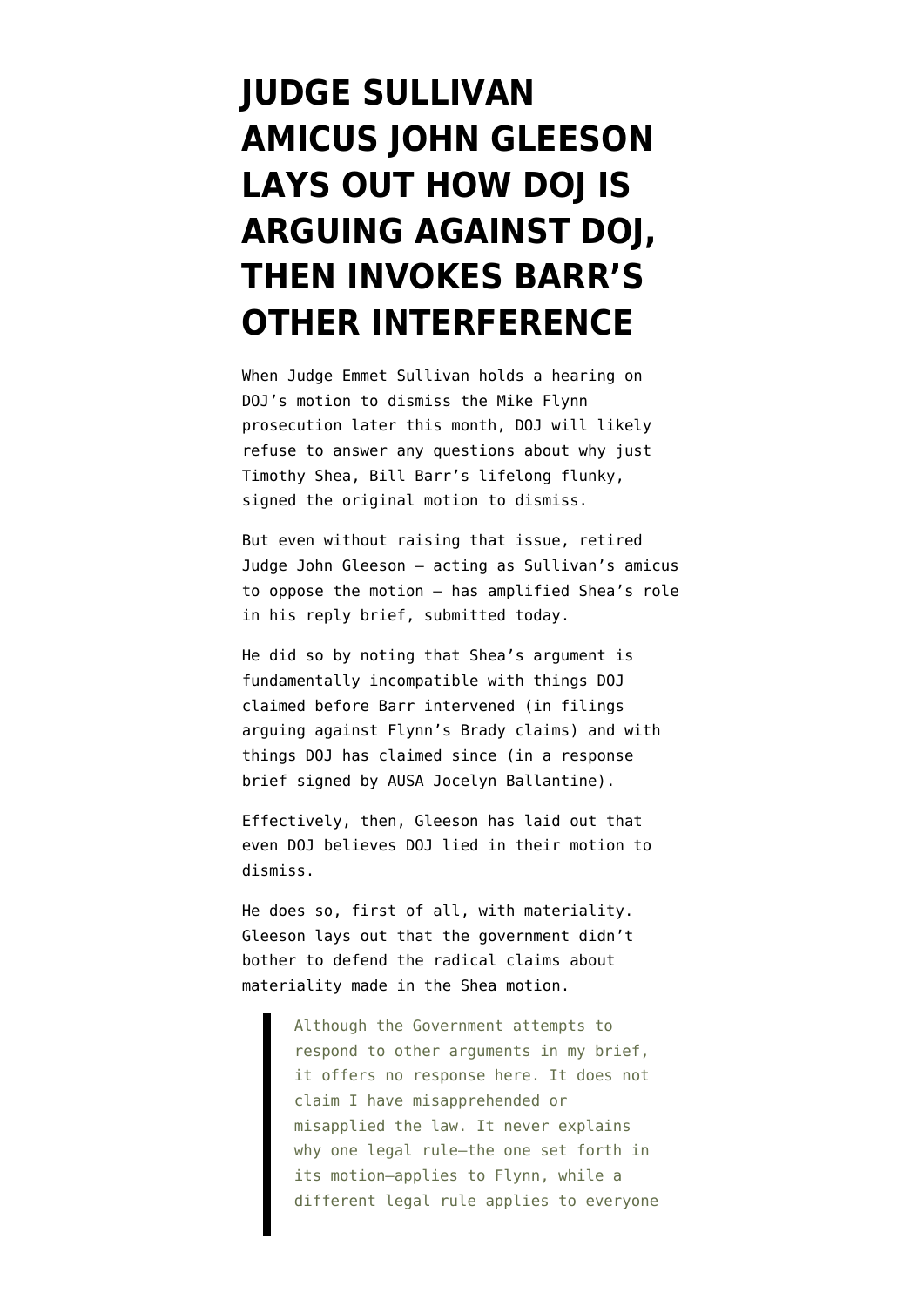else. It never explains why its own lawyers erred so grievously in stating the law. It never explains why Flynn's statements, in this setting, were not even capable of affecting the FBI's general function. The Government's silence on these crucial points is, by itself, sufficient to establish that its claims about materiality are pretextual.

Then, Gleeson argues that the government not only got the standard wrong, but misstated the evidence. To support it, he did what [I've been](https://www.emptywheel.net/2020/05/15/schrodingers-materiality-how-to-both-sides-mike-flynn-journalism-like-a-rock-star/) [clamoring for for months](https://www.emptywheel.net/2020/05/15/schrodingers-materiality-how-to-both-sides-mike-flynn-journalism-like-a-rock-star/) — he pointed to the government's own claims about the materiality of Flynn's lies (though he relies on a different and weaker filing than [the government's most](https://www.courtlistener.com/recap/gov.uscourts.dcd.191592/gov.uscourts.dcd.191592.150.0_1.pdf) [aggressive statement on materiality](https://www.courtlistener.com/recap/gov.uscourts.dcd.191592/gov.uscourts.dcd.191592.150.0_1.pdf), which had to he delayed twice to get senior DOJ review), noting that not that long ago the government argued aggressively that Flynn's lies were material.

> I have explained that the evidence demonstrating materiality here is so strong that the Government could satisfy an even tougher standard than the law requires—specifically, by demonstrating that Flynn's statements had an *actual* effect on a *specific* FBI investigation. See ECF No. 225 at 41–42, 48–49. The Court need not take my word alone for this point. It can take the Government's own word, as set forth in briefs submitted (unlike the Rule 48(a) motion) by the prosecutors who actually investigated this case, explaining that Flynn's lies in fact affected the FBI's investigation into contacts between the Trump campaign and the Russian government (a.k.a. "Crossfire Hurricane"). See ECF No. 132 at 10–11 (stating that Flynn's "false statements to the FBI . . . were absolutely material").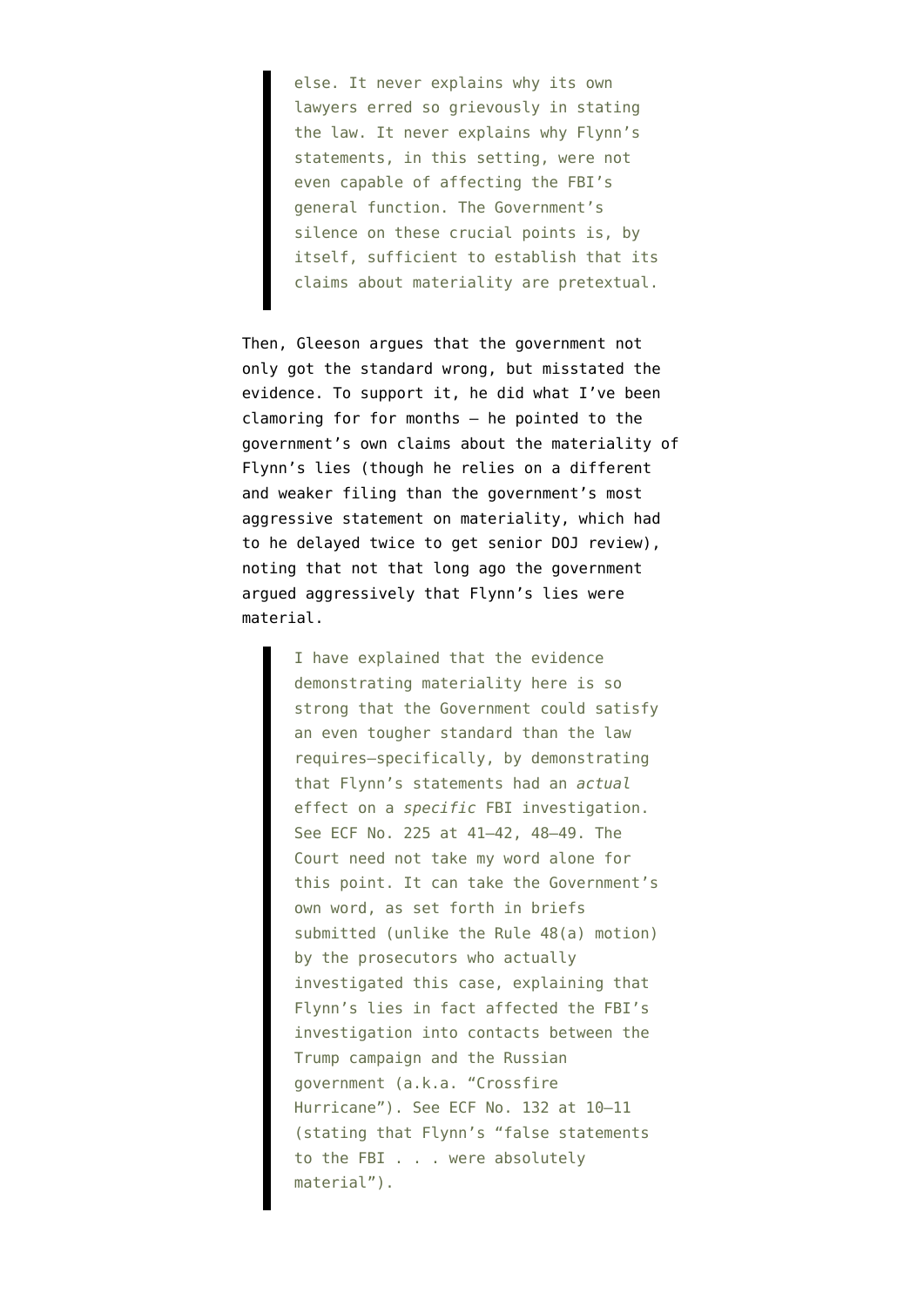He also shows that the [response brief](https://www.courtlistener.com/recap/gov.uscourts.dcd.191592/gov.uscourts.dcd.191592.227.0_10.pdf)  $-$  the one signed by Ballentine — offers no response on materiality itself but instead, "kick[s] up administrative dust."

> [T]he Government now abandons any discussion of the supposedly "critical"—but actually irrelevant—"predication threshold" that formed the backbone of its original motion. See ECF No. 198 at 16; see also id. at 2–5, 13–18. Instead, the Government refers vaguely to an irrelevant internal draft closing memorandum, "disagreement" about protocol, and other supposed "procedural irregularities," ECF No. 227 at 2, 26–27, none of which is either particularly irregular or has any legal significance in proving materiality, see ECF No. 225 at 42–44. The Government seeks to conceal its retreat by kicking up administrative dust, but the bottom line is that it no longer stands by its own motion's implausible reasoning.

Significantly, he mocks what is, in Billy Barr's little mind, the real reason Flynn's case should be dismissed: that many of the people who prosecuted Flynn have since been hounded out of government and are suing. Gleeson points out not just that two of them (Andrew McCabe and Lisa Page) are not witnesses to Flynn's lies, but that in other places the government celebrates the experience of Peter Strzok and Joe Pientka (and had disclosed Strzok's damning texts before Flynn pled guilty both times).

> [T]he Government trots out a new explanation for its materiality rationale. The Government previously claimed to believe that the available evidence, taken at face value, showed Flynn's statements to be immaterial. But it now says it has a different concern: that the witnesses it would rely upon to introduce the evidence might lack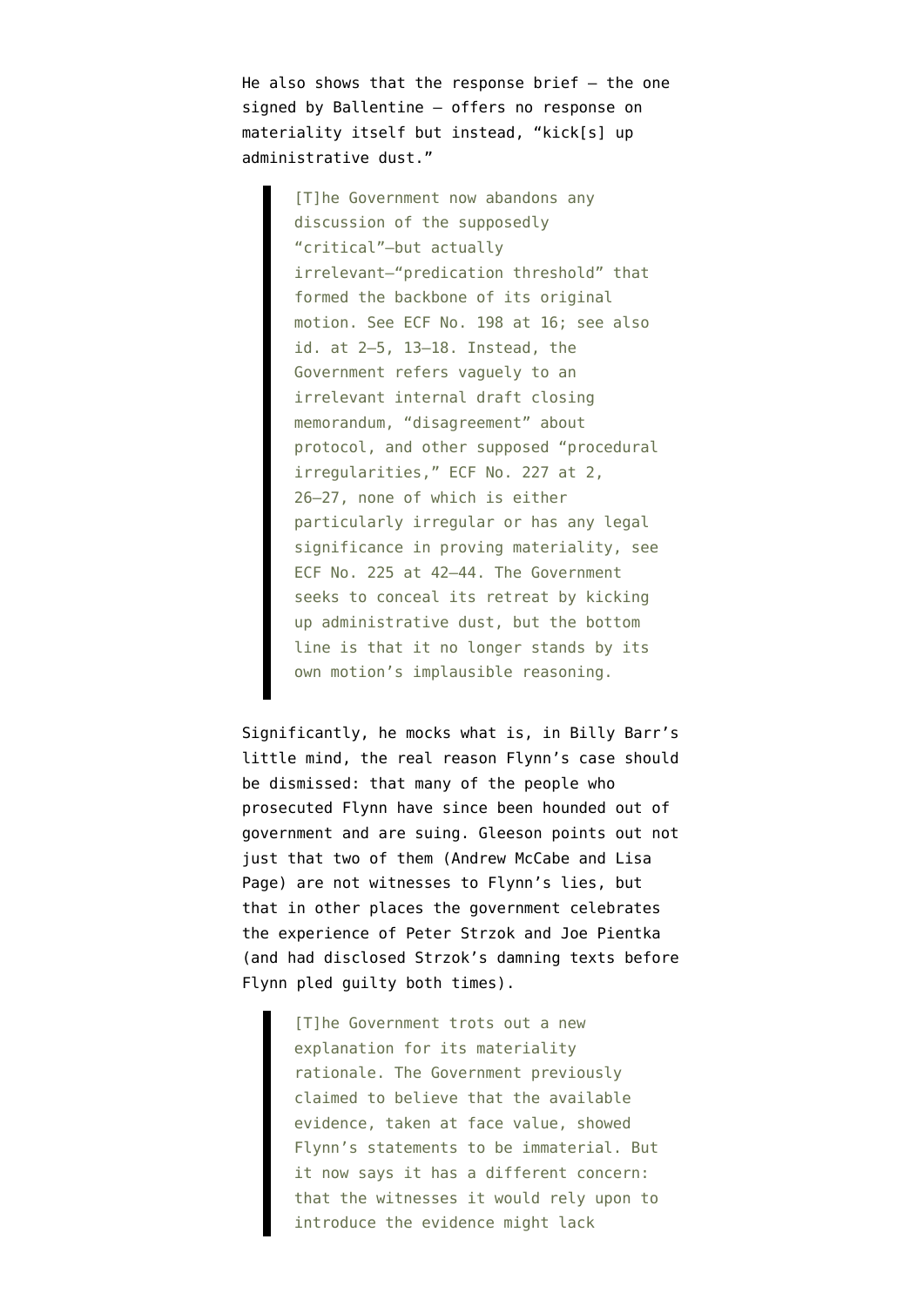credibility with a jury. ECF No. 227 at 27–28. As this Court well knows, shifting explanations are classic red flags of pretext. See, e.g., Foster, 136 S. Ct. at 1751; Geleta v. Gray, 645 F.3d 408, 413 (D.C. Cir. 2011).

In any event, this claim makes no sense. The Government asserts without explanation that it "would need to prove its case" by calling as witnesses individuals from the FBI whose credibility could be impeached. ECF No. 227 at 27. But two of these "witnesses" were not present for Flynn's false statements, so it is entirely unclear why their testimony would be required or even permitted (under evidentiary rules) in the Government's case-in-chief. And more generally the Government's professed credibility concerns are not plausible. They center on professed evidence of political bias by an interviewing agent that both the Government and Flynn have known about from the start of the case, see ECF No. 122 at 8–9; ECF No. 144 at 25– 34 (this Court discussing, at length, the history of the referenced text messages and why they do not cast doubt on Flynn's guilty plea), and two pages after assailing the agents' credibility, the Government does a back-flip to proclaim the very same agents "highly experienced investigators" whose assessment of the interview should be credited, see ECF No. 227 at 30. As I previously explained—without response from the Government—"[n]o competent lawyer thinks this way." ECF No. 225 at 55.

To defeat the government's claims that it would have a hard time proving Flynn's lies were false, Gleeson points out a key disagreement Flynn has with the government. The government (in the form of prosecutor Ballantine, but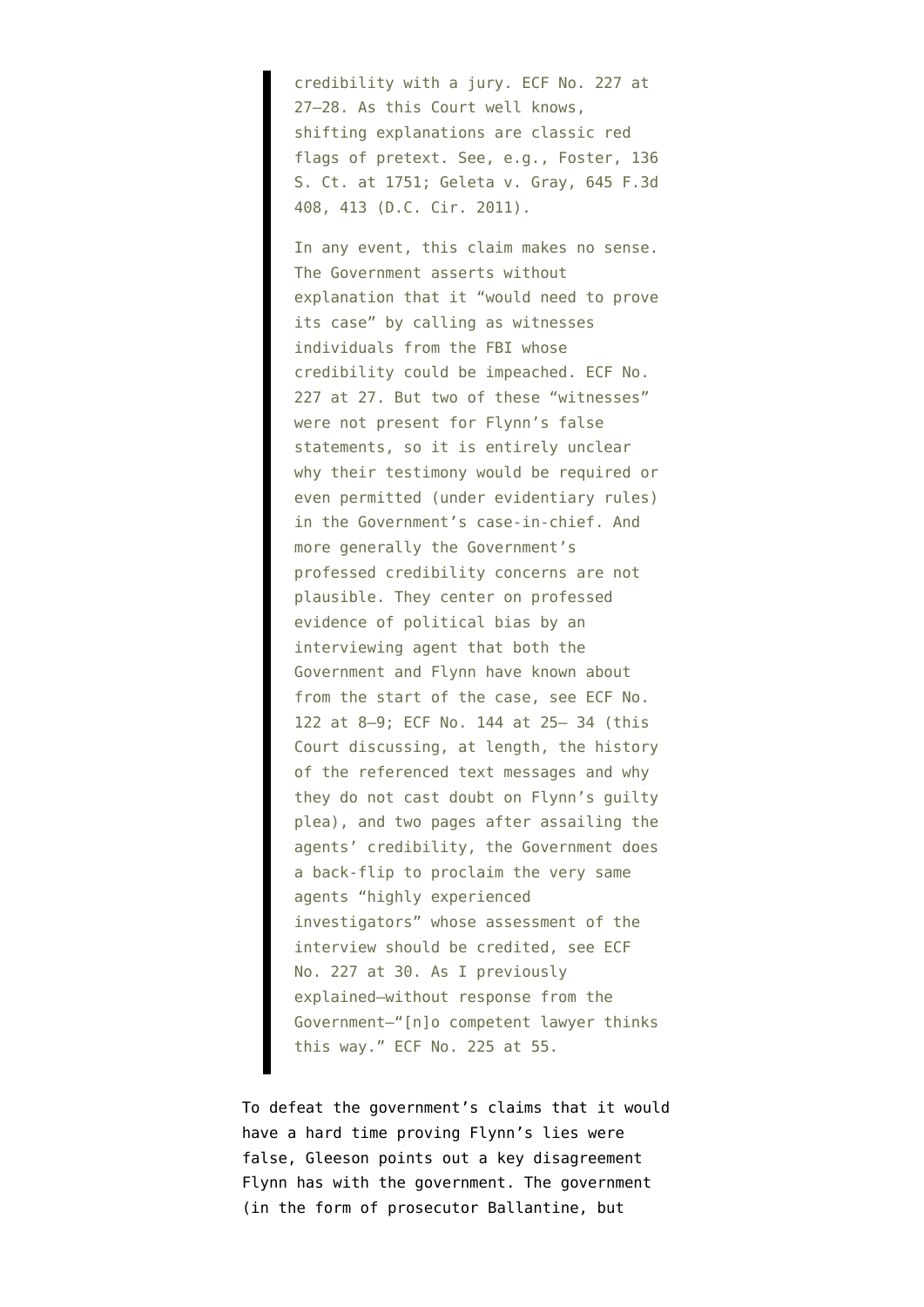## others signed the brief too) maintains prosecutors did not commit any abuses.

[T]he Government affirmatively rejects Flynn's own principal account of why his prior admissions of falsity should not be credited: namely, that prosecutors had threatened him with charges against his son. Compare ECF No. 160-23 at 8 1 34 (Flynn Declaration describing "intense pressure," including "a threat to indict my son Michael"), and id. at 11 ¶ 46 ("I allowed myself to succumb to the threats from the government to save my family  $\ldots$  ."), with ECF No. 227 at 28 n.1 ("[T]he [G]overnment's motion is not based on defendant Flynn's broad allegations of prosecutorial misconduct. Flynn's allegations are unfounded . . .").

Given that Flynn repeatedly admitted to lying—and given that the Government is unwilling to accept Flynn's claims about why those admissions were untrue—the Government struggles to offer a coherent account of why it doubts its ability to prove falsity.

Even Billy Barr, in [sworn testimony before the](https://www.c-span.org/video/?c4906000/user-clip-brady-violation) [House Judiciary Committee,](https://www.c-span.org/video/?c4906000/user-clip-brady-violation) said there were no Brady violations here (though he lied, under oath, about whether files had been withheld from Judge Sullivan).

Having shown how DOJ disagreed with itself on materiality and falsity, Gleeson then notes how DOJ invented a completely new reason — interests of justice — to dismiss the case.

> The Government's Rule 48(a) motion stated that "continued prosecution of Mr. Flynn would not serve the interests of justice." ECF No. 198 at 12. It then elaborated on the reason: "the Government does not have a substantial federal interest in penalizing a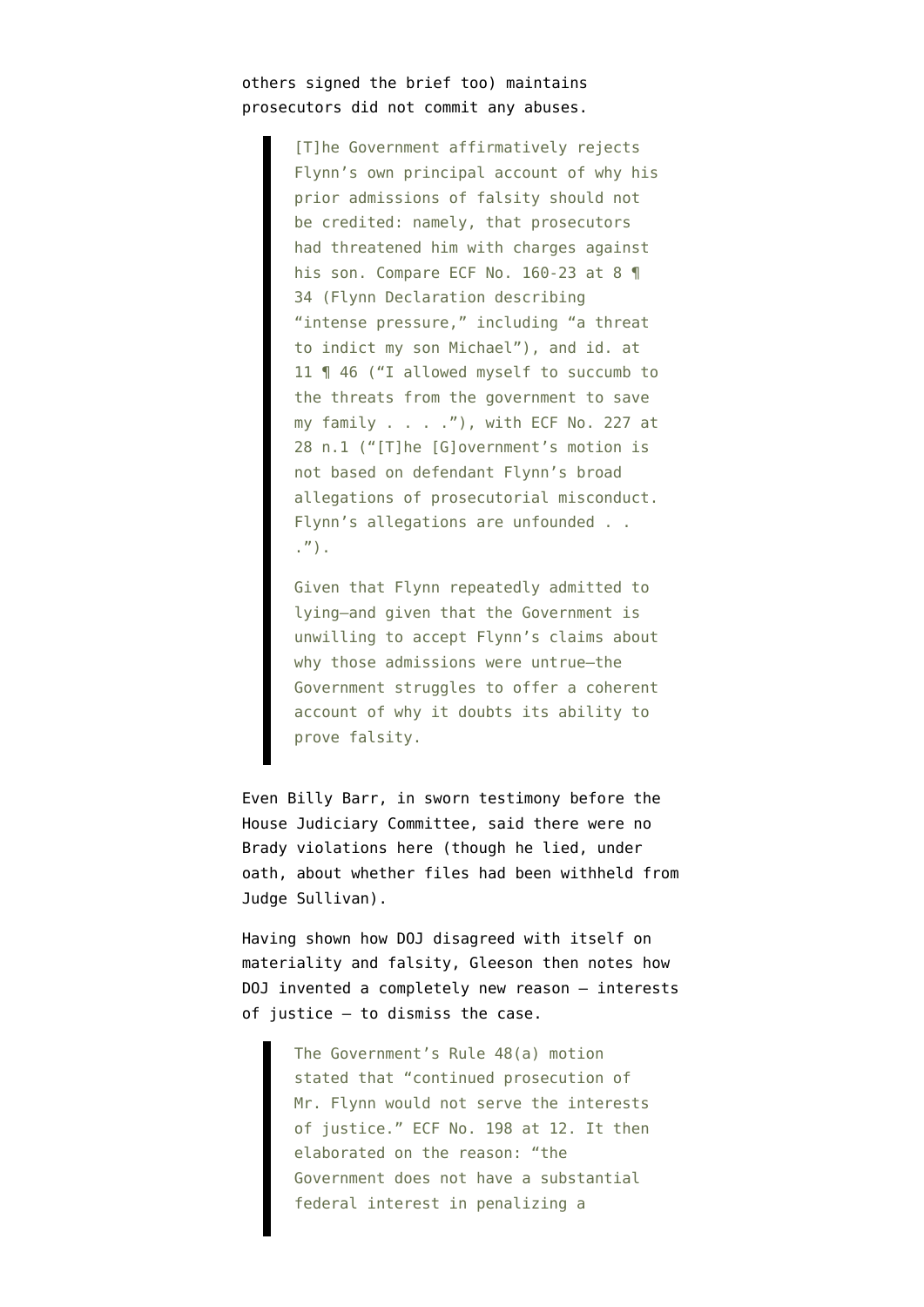defendant for a crime that it is not satisfied occurred and that it does not believe it can prove beyond a reasonable doubt." Id. The Government thus asserted that the "interests of justice" would not be served by pursuing a case in which the Government doubts it could prove materiality or falsity. See id. at 12–20. No free-standing "interest of justice" policy reason is apparent in the Government's motion.

But the Government now insists otherwise, asserting that it has always advanced a third "separate" and "alternative" reason for dismissal wholly unrelated to the difficulty of proving the elements of its case. ECF No. 227 at 23, 25–26. While this conclusion would come as a surprise to any careful reader of the Government's motion, it would not surprise anyone familiar with doctrines designed to uncover pretext. See Foster, 136 S. Ct. at 1751 (where a party's "principal reasons" have "shifted over time," it can be inferred "that those reasons may be pretextual").

And what exactly is the Government's non-merits reason for dismissal? The answer is unclear, since the Government never quite explains its newly minted rationale in the sole paragraph devoted to it. See ECF No. 227 at 25–26. It gestures vaguely at "enforcement priorities" and "policy assessments," id. at 24, then rattles off a disjointed string of allegations regarding "circumstances surrounding the interview," id. at 25. But these are just the same facts that are legally irrelevant to its materiality and falsity assertions. The Government does not explain what additional supposed significance it has suddenly "assess[ed]" those facts to have, or why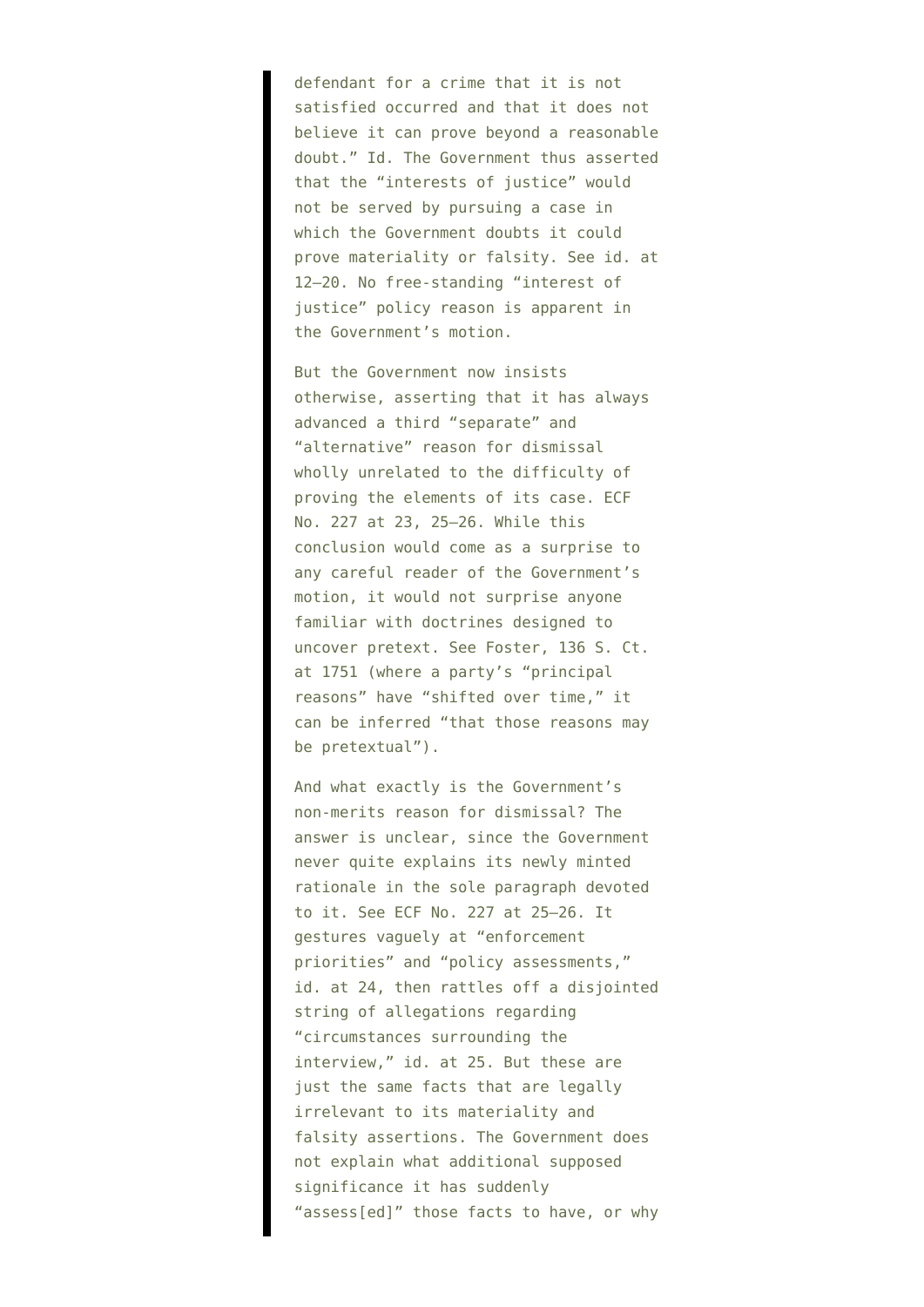Flynn's conviction disserves the "interests of justice," see id. at 23, given that his guilt is both conceded and readily provable. While the Government conveniently asserts that these "policy assessments" are "quintessentially unreviewable," id. at 24, it never actually explains what the policy is, what judgment it made, or why the conduct of the FBI agents in question would warrant dismissal of this case given Flynn's demonstrable and confessed guilt. See id. at 23–26.

Having shown that DOJ (in Ballantine's reply) already showed that DOJ (in Shea's motion to dismiss) was wrong, Gleeson notes that DOJ hasn't even mentioned his arguments showing that there's a more logical explanation for all this–that Trump demanded it.

> As detailed in my opening brief, Flynn is a close ally of President Trump, who personally pressured the FBI director to "let this go" within weeks of Flynn's crime, who has since repeatedly made clear his desire for Flynn to avoid criminal liability, see ECF No. 225 at 17, 56– 59, and who has expressed a desire to re-hire Flynn within his administration, see Max Cohen, Trump Says He Would Welcome Michael Flynn Back to His Administration, POLITICO (July 15, 2020, 11:08 AM), https://perma.cc/5EG4-CLTQ. Allowing dismissal for these "irregular" reasons would necessarily "implicate this Court" in denigrating "settled, foundational norms of prosecutorial independence." ECF No. 225 at 59.

> The Government does not disagree with any of this—presumably because it cannot. Indeed, the Government nowhere even mentions the President's personal lobbying, let alone his virulent attacks on those previously involved in this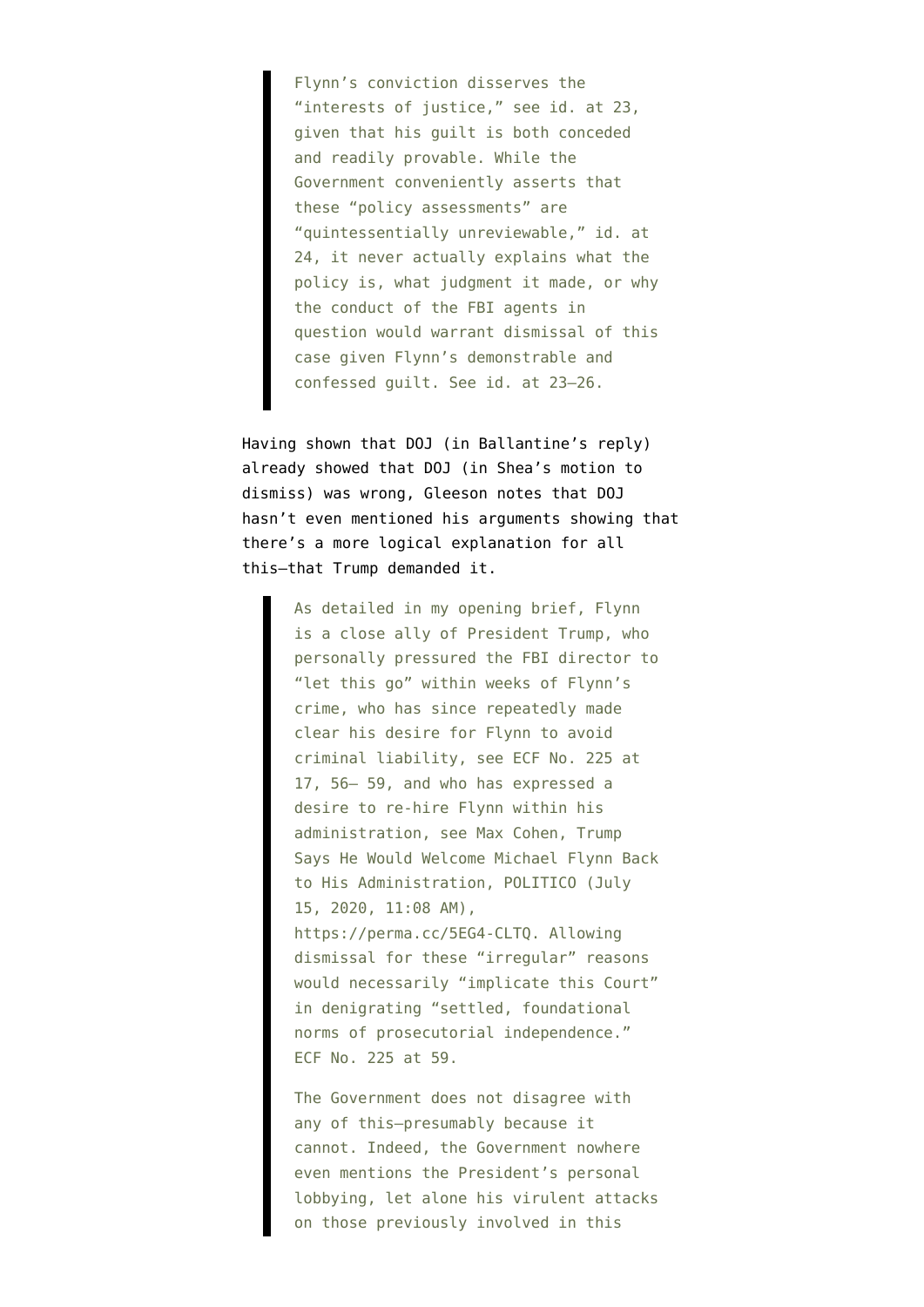prosecution. Based entirely on evidence already in the public view, the only coherent explanation for the Government's exceedingly irregular motion—as well as its demonstrable pretexts—is that the Justice Department has yielded to a pressure campaign led by the President for his political associate. This Court need not "exhibit a naiveté from which ordinary citizens are free" by pretending otherwise. United States v. Stanchich, 550 F.2d 1294, 1300 (2d Cir. 1977). It should instead deny the Government's request for leave under Rule 48(a) and proceed to sentencing.

Gleeson is exploiting DOJ's failures to address his claims. But he's probably right.

## **Gleeson expands the record to include solid evidence of prosecutorial abuse**

Sullivan did not and will not order further discovery in this case. But Gleeson got three key pieces of additional information into his brief. He cited the SSCI Report describing why Flynn's lies were material.

> In its bipartisan report assessing Russia's interference with the 2016 presidential election, the U.S. Senate Intelligence Committee similarly concluded that the "series of communications between Flynn and Kislyak" on sanctions was relevant to assessing "what Moscow sought to gain and the counterintelligence vulnerabilities associated with the Transition." REPORT OF THE SELECT COMMITTEE ON INTELLIGENCE UNITED STATES SENATE ON RUSSIAN ACTIVE MEASURES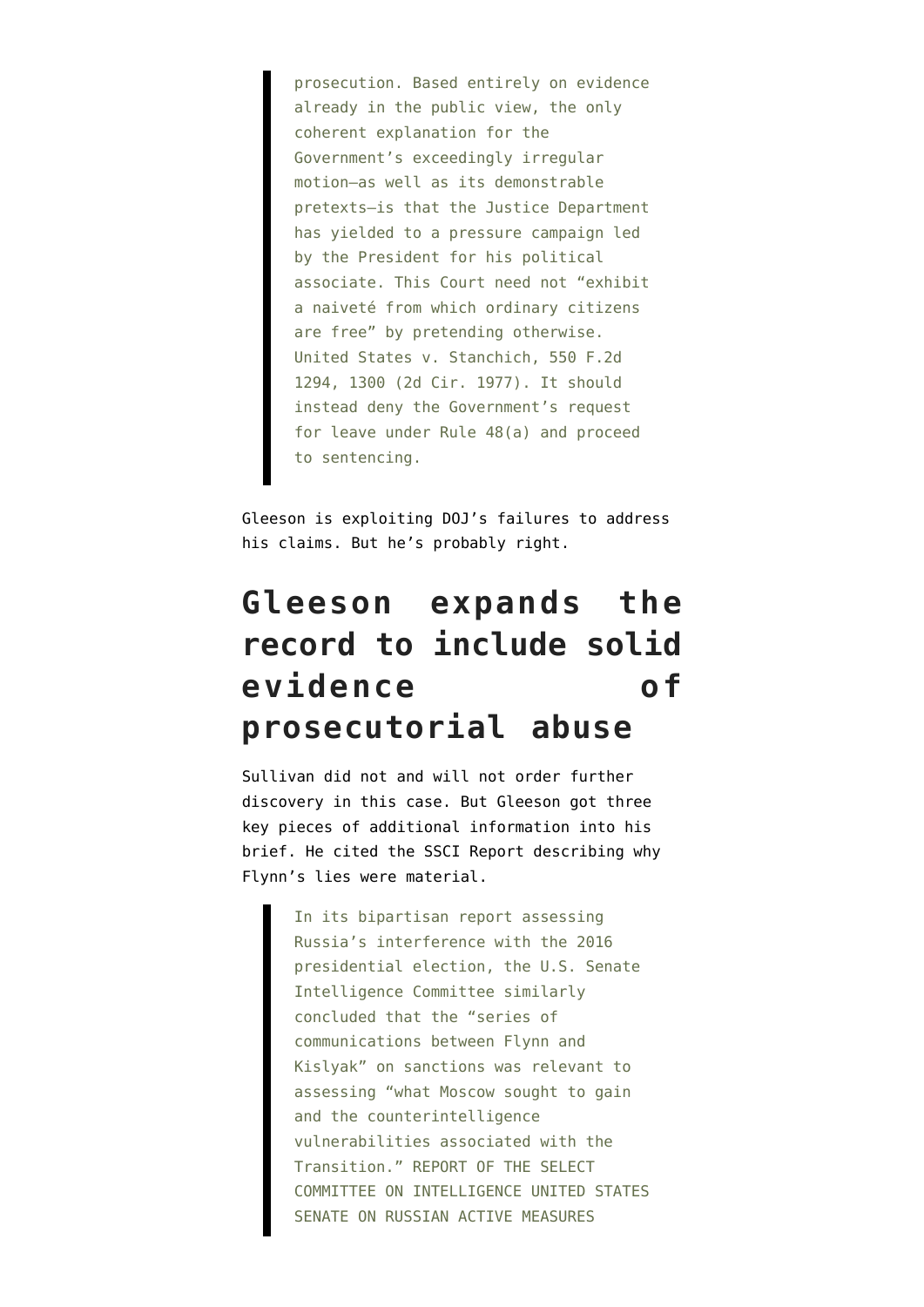CAMPAIGNS AND INTERFERENCE IN THE 2016 U.S. ELECTION, VOLUME 5: COUNTERINTELLIGENCE THREATS AND VULNERABILITIES, S. Doc. No. 116-XX, at 702 (1st Session 2020).

He pointed to Aaron Zelinsky's testimony describing how Billy Barr personally intervened to sabotage the Roger Stone prosecution.

> Most notably, there is now concrete evidence of another prosecutorial decision infected by "heavy pressure from the highest levels of the Department of Justice . . . based on political considerations." See Oversight of the Department of Justice: Political Interference and Threats to Prosecutorial Independence: Hearing Before the H. Comm. on the Judiciary, 116th Cong. 2 (2020) (statement of Aaron S.J. Zelinsky, Assistant U.S. Att'y), https://perma.cc/48ZV-23EK. This prosecutorial decision concerned the Government's sentencing recommendation for Roger Stone, another well-connected political ally of the President who committed serious crimes. There, as here, the President publicly assailed the Department of Justice for pursuing the prosecution. And there, as here, the Department of Justice succumbed to that corrupt pressure— though only after all four career prosecutors resigned from the case. As one of those career prosecutors later testified, senior officials at the Department of Justice exerted "significant pressure" to go easy on Stone, against the record of the case, customary prosecutorial practice, and departmental policy. Id. at 2. This occurred "because of [Stone's] relationship to the President," id., and "because the U.S. Attorney"—who also signed the Rule 48(a) motion in these proceedings—"was 'afraid of the